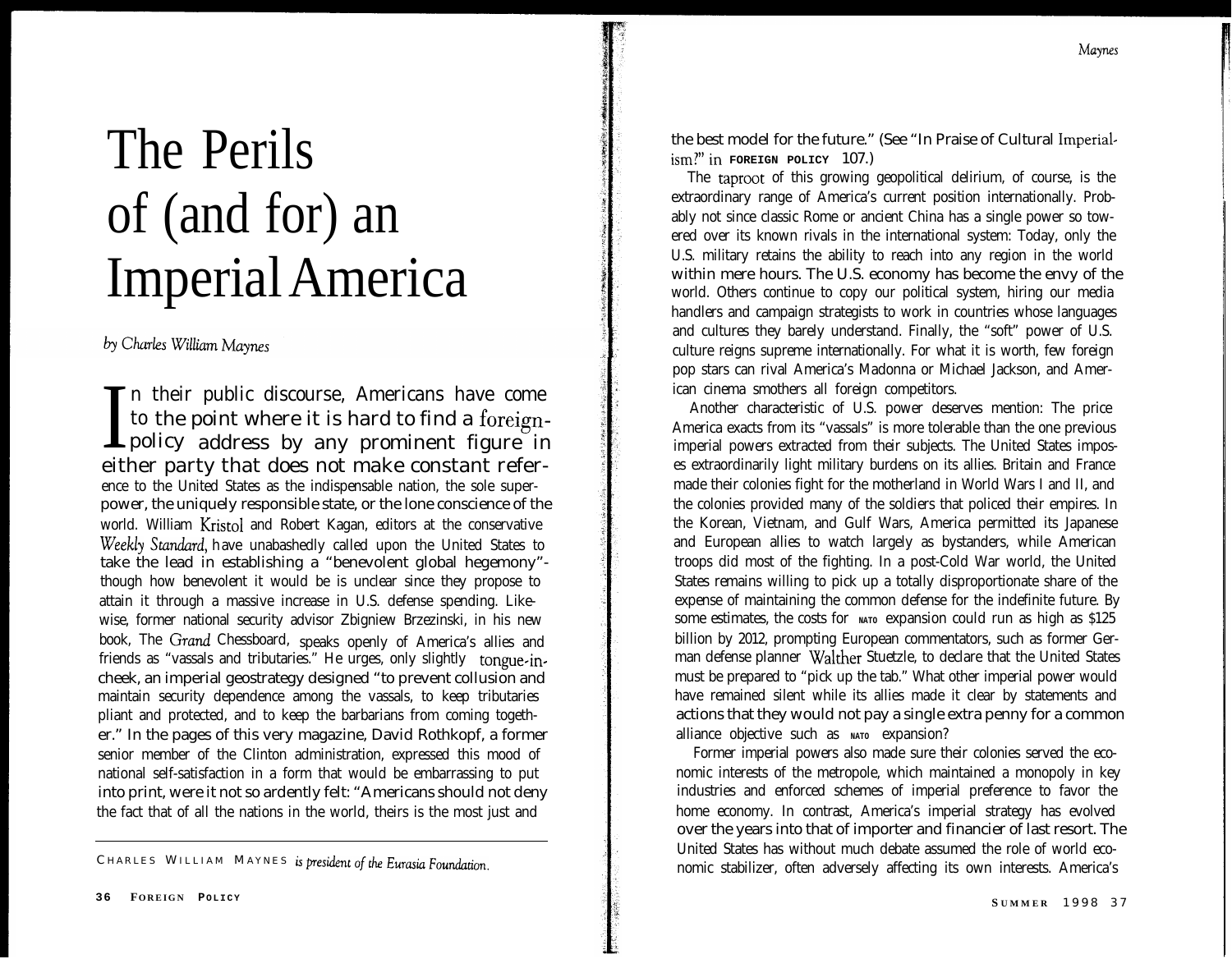political tradition of constitutional democracy, much more secure after the civil rights movement, also makes it difficult for Washington to follow a harsh imperial policy, even if it were so inclined. With their belief in the "white man's burden" or "la mission *civilatrice*," the European powers-and America for that matter in the conquest of the Philippineswere able to display, when necessary, extraordinary cruelty in the pursuit of stability. Now, in its recent imperial wars, America has been concerned about press reports of a few civilian casualties.

Ironically, of all the burdens the United States now imposes on its foreign subjects and vassals, Madonna may be the heaviest. Few foreigners accept the American position that market forces alone should dictate cultural patterns-that if the citizens want to buy it, the priests and professors should retire to their monasteries and libraries and let it happen. Many foreigners secretly sympathize with the French or Russian or Israeli position that they have the duty to protect their admittedly great cultures, even if doing so occasionally violates some of the finer points of free trade or speech. Indeed, one wonders whether American officials would cling so ardently to their own position regarding international free trade in cultural goods if it turned out that market forces were in fact overwhelming the United States with, say the culture of the Middle East or Latin America. The number of Span: ish-speaking immigrants arriving in the country, and their desire to hold on to their culture and language, represent a clear market test, yet Americans become very disturbed when these new entrants insist on maintaining their use of Spanish. The "English only" movement or the race to install V-chips in home television sets to control what minors may view each suggests that many Americans harbor some of the concerns about preserving their culture as the French and others.<sup>same</sup>

The cultural issue apart, American hegemony is benign by historical standards. Therefore, it is fair to ask, as Kagan has in several earlier articles:  $W$ hy not entrench that hegemony for the betterment of all humankind? After all, one can acknowledge that one's own country is not always as principled, consistent, benign, or wise as the national self-image persistently requires that its leaders regularly affirm, yet still reach the conclusion that while American hegemony may not be the best of all possible worlds, it may be the best of all likely worlds. In other words, American hegemony may be better than any alternative hegemonic arrangement, and, historically, hegemony has proved preferable to chaos.

#### **THE CASE AGAINST U.S. HEGEMONY**

What then is the case against Kagan's call for American hegemony? It can be summed up in the following manner: domestic costs, impact on the American character, international backlash, and lost opportunities.

#### **Domestic Costs**

Many like Kagan who support a policy of world hegemony often assert that the domestic cost of such a policy is bearable. They point out that the percentage of **GNP** devoted to American defense, around 3 percent, is the lowest it has been since Pearl Harbor, and the country is now much richer. True, the United States still spends more for defense than all the other major powers combined, but it is hard to argue that it would be unable to continue carrying this burden or even to increase it.

What proponents of this school of thought fail to point out is that the defense spending to which we are now committed is not terribly relevant to the policy of global hegemony that they wish to pursue. In an unintended manner, this point emerged during the last presidential campaign. Senator Robert Dole, the Republican nominee, publicly complained that his old unit, the 10th Mountain Division, had carried the brunt of America's post-Cold War peacekeeping responsibilities in places such as Haiti and Bosnia, and its men and women had gone months without rest or home leave.

He was, of course, right in his complaint. But the Clinton administration could not do much to reduce the burden placed on the 10th Mountain Division, for the United States has very few other units available for peacekeeping duty. If America is to strive to be the world's hegemon, in other words, not only will the U.S. defense effort have to be radically restructured, but the costs incurred will mount exponentially unless we are willing to cut existing sections of our military, a point on which the new hegemonists are largely silent. The U.S. commitment in Bosnia provides a glimpse into the future. The burden of U.S. involvement, initially estimated at \$1.5 billion, surpassed \$7 billion in April 1998 and will continue to grow for years to come.

Before the manipulation of budget estimates started in connection with the effort to gain Senate ratification of **NATO** expansion, even the most conservative estimates suggested that American taxpayers would be compelled to contribute \$25 billion to \$35 billion per year over the next  $10$  to  $12$  years to pay for **NATO** expansion. The true costs may well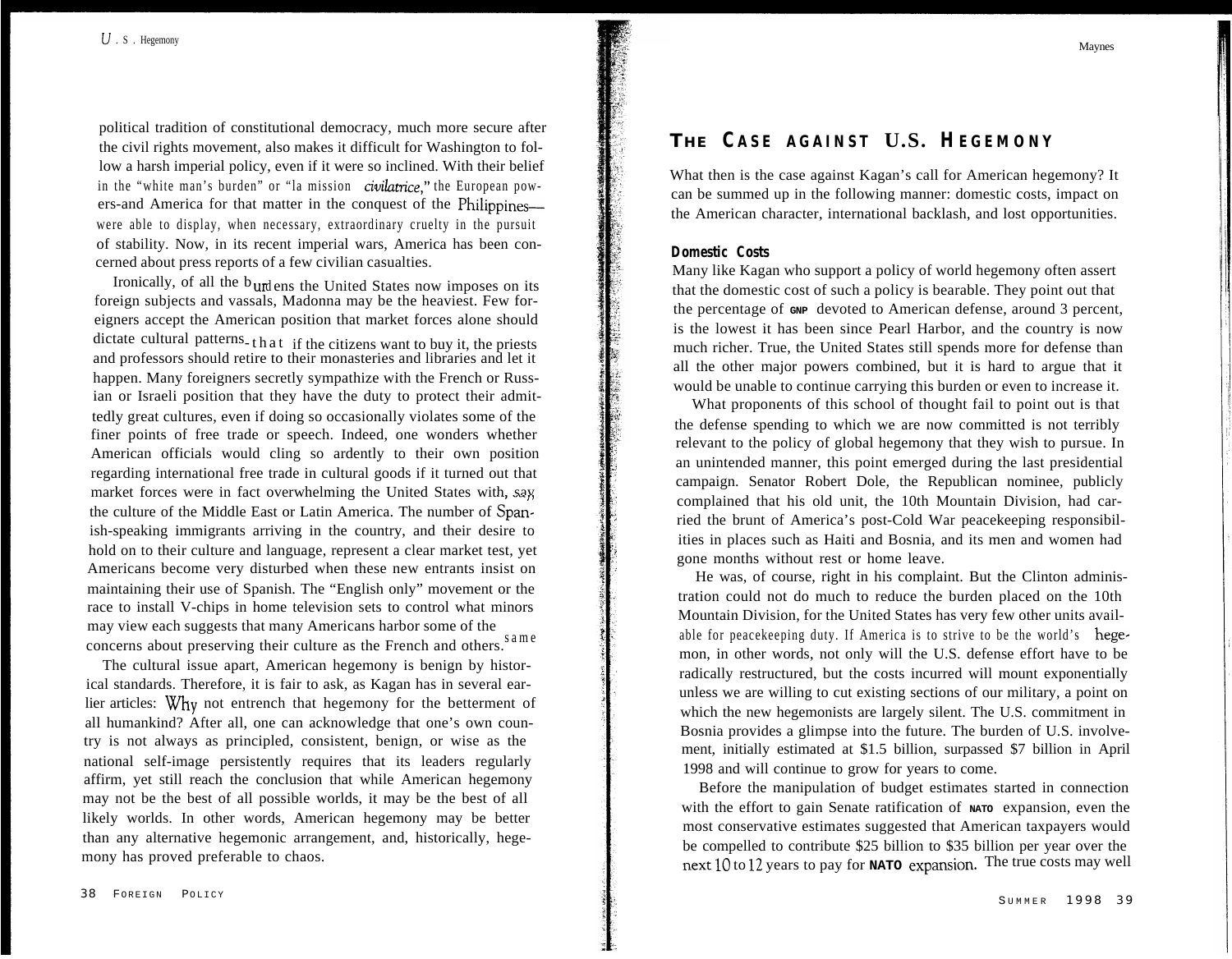be much higher. And **NATO** expansion is just one of the expensive building blocks required to pursue a policy of hegemony.

There is no clear geographical limit to the obligations that a quest for hegemony would impose. The American desire to remain the dominant

*Today's new hegemonists are almost a parody of at the beginning of this*

security power in Europe drove Wash-<br>ington, against its will, to establish, much like the Austrians or the Turks at the beginning of this century, an impe*the Kaiser and his court* rial protectorate over the former Yugoslavia. Now, as officials spot disorder in other important parts of the *century:* globe, there is official talk of using **NATO** troops in northern or central Africa, if necessary. Corridor chatter

has even begun among some specialists about the need to send troops to the Caspian area to secure the oil there. Where will the interventionist impulse end? How can it end for a power seeking global hegemony?

The costs of hegemony will not just be military. Modem-day advocates of hegemony have lost sight of one of the crucial characteristics of the golden age of American diplomacy: From 1945 to 1965, America's dominant image rested more on the perception of its role as the world's Good Samaritan than as the world's policeman. Nearly 60 years ago, Henry Luce, the founder of Time magazine, issued one of the most famous calls for American dominance internationally. He understood that a quest for world leadership requires more than a large army. In his famous essay "The American Century," Luce urged his fellow citizens to spend at least 10 percent of every defense dollar in a humanitarian effort to feed the world. He recognized that to dominate, America must be seen not only as stronger but better. The United States needs to do its share intemationally in the nonmilitary field and now, as the sad state of the foreign affairs budget demonstrates, it frankly does not. But is the country willing to pick up the nonmilitary costs of a quest for global hegemony?

With their neglect of this issue, today's new hegemonists are almost a parody of the Kaiser and his court at the beginning of this century. Like their German cousins, the new hegemonists are fascinated by military might, intoxicated by the extra margin of power America enjoys, and anxious to exploit this moment to dominate others. They want to reverse almost completely the direction American foreign policy has taken for most of the period following World War II. America's goal

has always been to lift others up. Now, it will be to keep them down. In Kagan's own words, American power should be deployed to control or prevent the "rise of militant anti-American Muslim fundamentalism in North Africa and the Middle East, a rearmed Germany in a chaotic Europe, a revitalized Russia, a rearmed Japan in a scramble for power with China in a volatile East Asia."

His choice of words is instructive. America's goal would be not simply to protect this country and its citizens from actions that militant Islam might direct against American interests but to prevent the very rise of militant Islam. We would not only stand up to Russia were it to become hostile to U.S. interests but would try to prevent the very revival of the Russian people and state. And we would attempt to control the spread of "chaos" in the international system. All these tasks would require the United States to intervene in the internal affairs of other states to a degree not seen since the immediate postwar period, when the United States and the Soviet Union stationed their vast land armies on the soil of former enemy territories.

One of the most bitter lessons of the Cold War was that when American and Soviet soldiers sought to impose a political order on populations (or at least resolute parts of them) that resisted such effortsnamely in Afghanistan, Korea, and Vietnam-casualties began to mount. If the United States attempts a policy of global hegemony, Kagan and other proponents cannot claim it will incur low costs by citing the size of the current defense budget or referring only to the dollars spent. The character of that budget will have to change, and the price will be not only in dollars spent but in bloodshed. Is the country prepared for that, particularly when those asked to die will be told it is in the name of hegemony, not national defense? Will Americans be comfortable with an image of their country as the power always brandishing the clenched fist and seldom extending the helping hand?

#### Impact on the American Character

A quest for hegemony would have a corrosive effect on the country's internal relations. The United States could carry out such a quest only by using the volunteer army, which fills its ranks predominately with people who come from a segment of America that is less internationally minded than those who wish to use the U.S. military for geopolitical purposes. Former secretary of labor Robert Reich, among others, has pointed out that America is developing into two societies-not so much black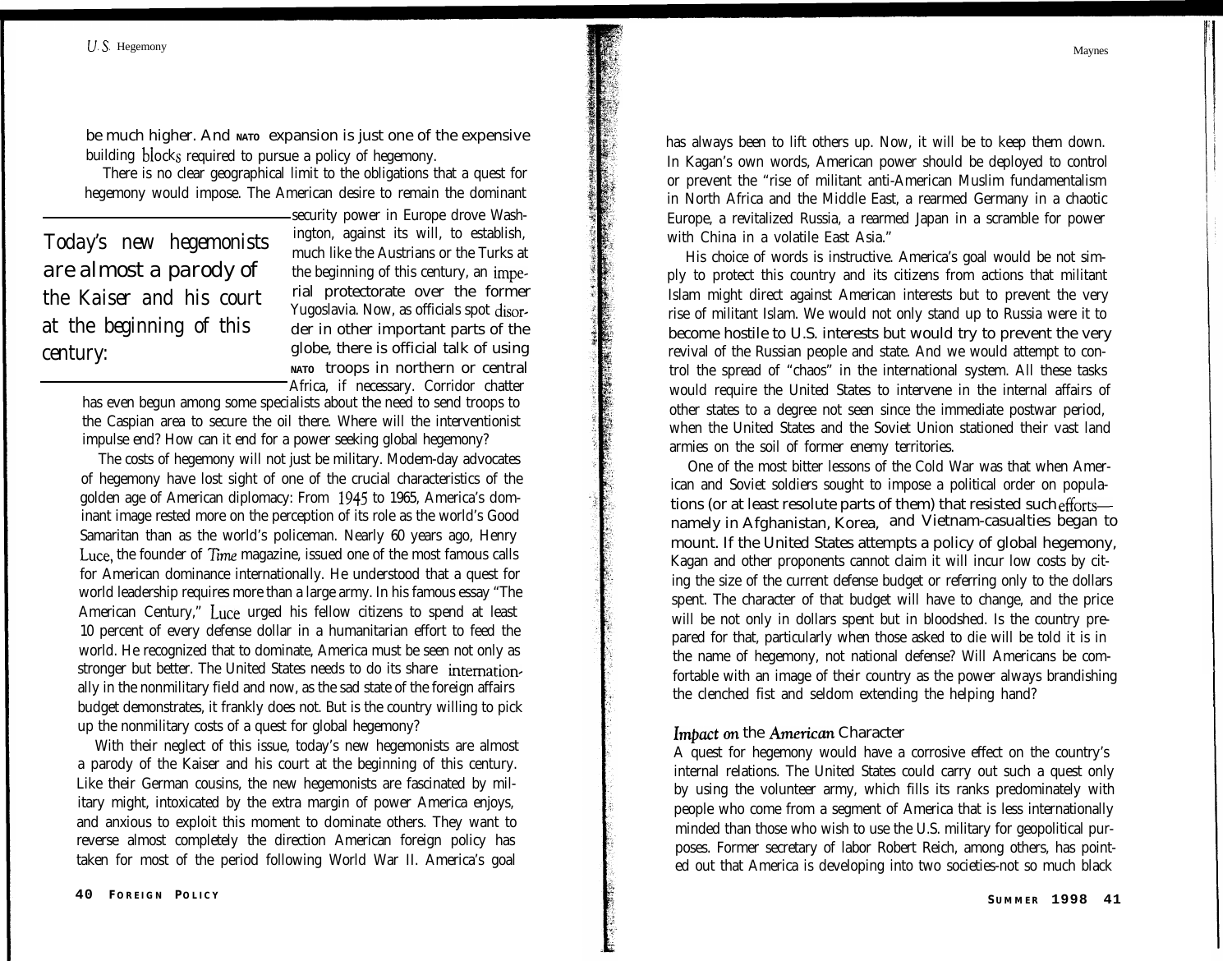versus white but cosmopolitan versus national, or between those who have directly, even extravagantly, reaped the benefits in recent years from the new globalized economy and those who have paid its price in terms of military service, endangered jobs, and repressed wages. The former may represent between 15 to 25 percent of the population. Its representatives travel widely, speak foreign languages (or at least can afford to hire a translator), and feel as at home in Rome or Tokyo as they do in New York. Almost none of their sons and daughters serve in the U.S. military. Facing them are the vast majority of citizens who will no doubt be asked to pay the price of their country's policy of hegemony.

Can America embark on a quest for global primacy with those responsible for pursuing this course paying almost no price for its execution? Will American democracy permit a situation like that of ancient Rome, where the rich sit in the stands to watch the valiant exertions of those less fortunate below?

In the early days of the post-Cold War period, it was not at all uncommon to hear foreign-policy practitioners refer to the American military in terms that suggested they were modem Hessians, available for deployment to any comer of the globe that policymakers wished to pacify or control. Ironically, prominent among the new interventionists were a number of humanitarian-aid officials-who are normally not enthusiastic about military deployments abroad-arguing that since the U.S. army consisted of volunteers who had accepted the king's shilling and, after all, had little to do in a post-Cold War world, they should be ready to serve in humanitarian missions, even if these were not related to core American security concerns.

The ease of victory in the Gulf War contributed to this new enthusiasm for the use of military force. If Iraq, with one of the most powerful armies in the world, could be so easily subdued, how could there be much danger or pain in deploying U.S. troops into the growing number of ethnic or religious conflicts emerging around the world? After the disaster in Somalia, one heard less of such talk. But empires need to have either Hessians or a populace anxious to march off to war. Fortunately, America has neither. Not to understand this fundamental point risks causing a major political explosion domestically at some unexpected moment in the future. Of course, the argument that the United States should not seek global hegemony does not mean America should not work with others to develop a shared response to some of the new challenges on the international agenda . . . but that is a different subject and article.

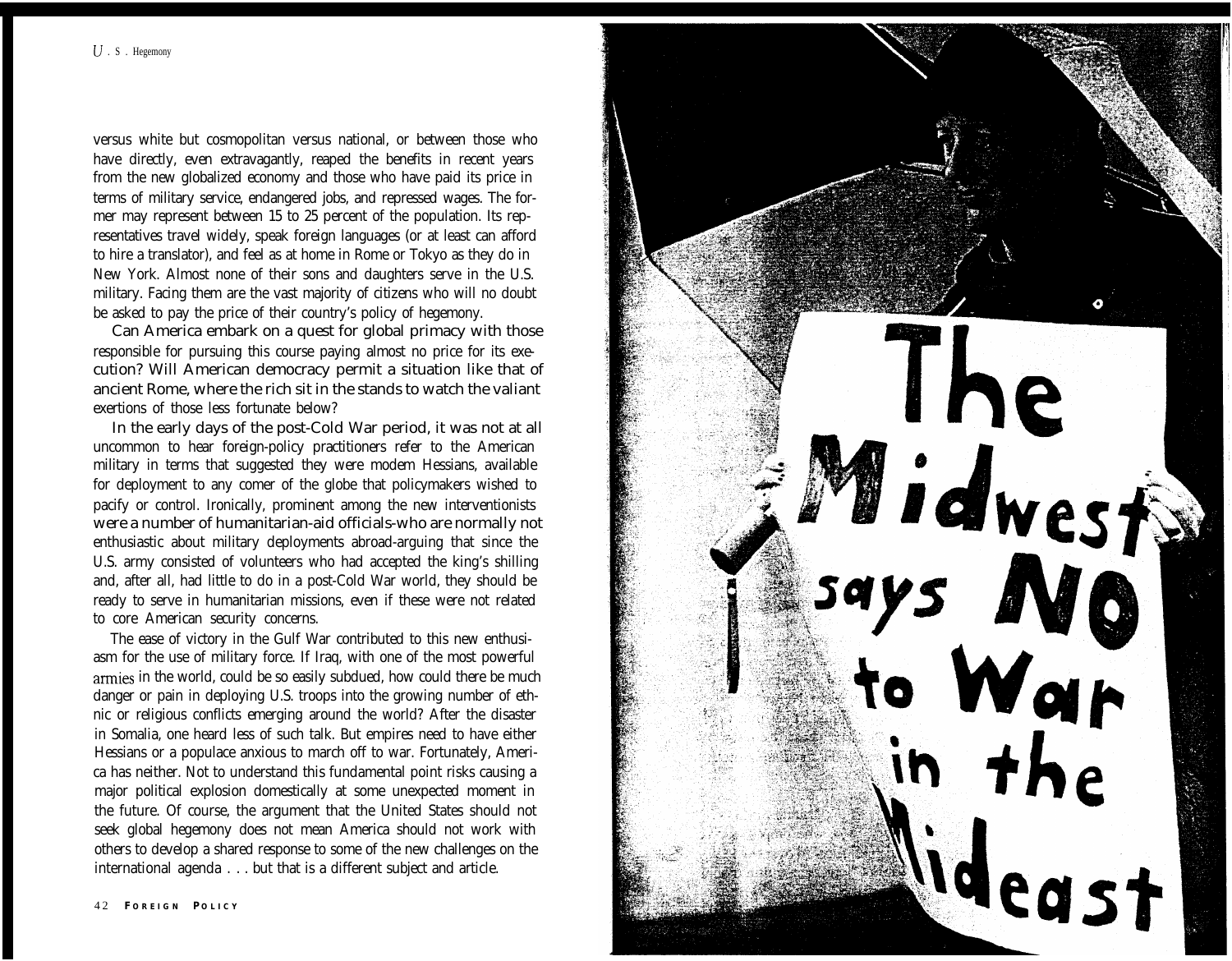#### **International Backlash**

Suppose, despite all of these obstacles, a quest for world hegemony could succeed. We still should not want it. As Henry Adams warned in his autobiography, the effect of power on all men is "the aggravation of self, a sort of tumor that ends by killing the victim's sympathies." Already the surplus of power that America enjoys is beginning to metastasize into an arrogance toward others that is bound to backfire. Since 1993, the United States has imposed new unilateral economic sanctions, or threatened legislation that would allow it do so, 60 times on 35 countries that represent over 40 percent of the world's population.

Increasingly, in its relations even with friends, the United States, as a result of the interplay between administration and Congress, has begun to command more and listen less. It demands to have its way in one international forum after another. It imperiously imposes trade sanctions that violate international understandings; presumptuously demands national legal protection for its citizens, diplomats, and soldiers who are subject to criminal prosecution, while insisting other states forego that right; and unilaterally dictates its view on UN reforms or the selection of a new secretary general.

To date, the United States has been able to get away with these tactics. Nevertheless, the patience of others is shortening. The difficulty the United States had in rounding up support, even from its allies, in the recent confrontation with Iraqi president Saddam Hussein was an early sign of the growing pique of others with America's new preemptive arrogance. So was the manner in which the entire membership of the European Union immediately rallied behind the French in the controversy over a possible French, Malaysian, and Russian joint investment in the Iranian oil industry that would violate America's unilaterally announced sanctions policy against Iran. In March 1998, while reflecting on President Bill Clinton's visit to South Africa, President Nelson Mandela strongly rejected a trade agreement with the United States that would limit transactions with any third country, declaring that "we resist any attempt by any country to impose conditions on our freedom of trade."

#### **Lost** *Opportunities*

Perhaps the biggest price Americans would pay in pursuing world hegemony is the cost in lost opportunities. Even those who propose such a policy of hegemony acknowledge that it cannot succeed over the longer run. As Kagan himself has written, we cannot "forget the truism that all

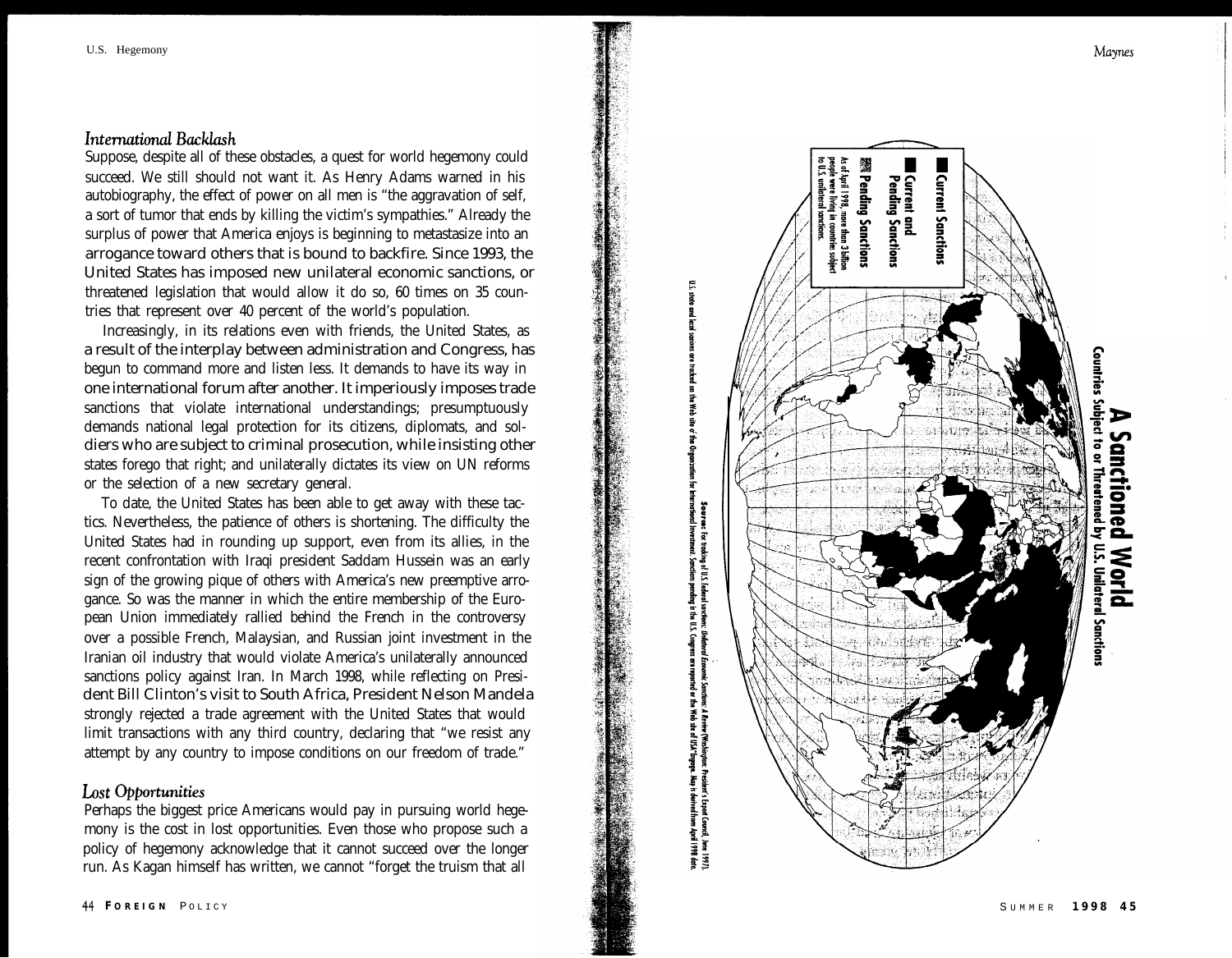great powers must some day fall." One day, in other words, some country or group of countries will successfully challenge American primacy.

There is an alternative. We could use this unique post-Cold War moment to try to hammer out a new relationship among the great powers. Today, the most inadequately examined issue in American politics is precisely whether or not post-Cold War conditions offer us a chance to change the rules of the international game.

Certainly, there is no hope of changing the rules of the game if we ourselves pursue a policy of world hegemony. Such a policy, whether formally announced or increasingly evident, will drive others to resist our control, at first unsuccessfully but ultimately with effect. A policy of world hegemony, in other words, will guarantee that in time America will become outnumbered and overpowered. If that happens, we will once and for all have lost the present opportunity to attempt to change the rules of the game among the great powers.

Why should we believe there could be an opportunity to alter these rules? There are at least three reasons:

- <sup>n</sup> War no longer pays for the great powers. For most of history, wars have paid. The victor ended up with more land and people. Over time, almost all of the latter accepted the sway of the new occupier. That is how most of the great nations of the world were built. With the rise of modern nationalism, however, it has become more and more difficult to absorb conquered territories without ethnic cleansing. Successful recent examples of seizing territory include the Russian, Polish, and Czech border changes after World War II, which involved brutal exchanges of populations. Unsuccessful examples of seizing territory include those in which the indigenous populations have remained, such as Israel's occupation of the West Bank, Indonesia's occupation of East Timor, and India's incorporation of Kashmir. Moreover, although ethnic cleansing does still take place today in a number of locations worldwide, those carrying out such practices are not the great powers but countries still in the process of nation-building along nineteenthcentury lines. For most of the great states, in other words, war is not an option for power or wealth seeking. War is reserved for defense.
- <sup>n</sup> Instead of seeking international power and influence through external expansion, most established powers now seek both through internal development. Postwar Germany and Japan have confirmed that these are more reliable paths to greater international prominence than the ones pursued since 1945 by Britain and France, both of

which have relied on military power to hold their place in the international system only to see it decline.

 $\blacksquare$  The behavior of great states in the international system that have lost traditional forms of power in recent decades has been remarkably responsible. Postwar Germany and Japan, as well as post-Cold War Russia, have all accepted being shorn of territories with notably few repercussions. A principal reason was the treatment of the first two by their rivals and the hope of the third that the rest of the world would not exploit its weaknesses so as to exclude Russia from the European system, but would instead take aggressive steps to incorporate it. In this regard, a policy of hegemony sends exactly the wrong message, particularly if one of our purposes is to prevent Russia from ever "reviving" in a way that threatens us.

Regrettably, as we approach the millennium, we are almost at the point of no return in our post-Cold War policy. We are moving along a path that will forsake the chance of a lifetime to try to craft a different kind of international system. Like France at the beginning of the nineteenth century, Britain in the middle, and Germany at the end, the United States does much to influence international behavior by the model it sets. It is still not too late to make a real effort to write a new page in history. If we pass up this opportunity, history will judge us very harshly indeed.

### WANT **TO KNOW MORE?**

In their article "Competing Visions for U.S. Grand Strategy" (International Security, Winter 1996-97), Barry Posen of MIT and Andrew Ross of the U.S. Naval War College analyze the principal theoretical trends that have emerged in response to America's "unipolar" moment. In particular, the authors examine the practical policy implications of neo-isolationism, selective engagement, cooperative security, and U.S. hegemony.

By making use of historical case studies, Josef Joffe, editorial page editor of the Süddeutsche Zeitung, suggests that post-Cold War America could learn a lesson or two from imperial Germany. In his article **"Bismarck or Britain?"** (International Security, Spring 1995), Joffe argues that the United States should update and improve the Bismarckian model of great-power relations by pursuing alliances that inexorably link the welfare of others with America's and that discourage foreign nations from coalescing into rival power blocs.